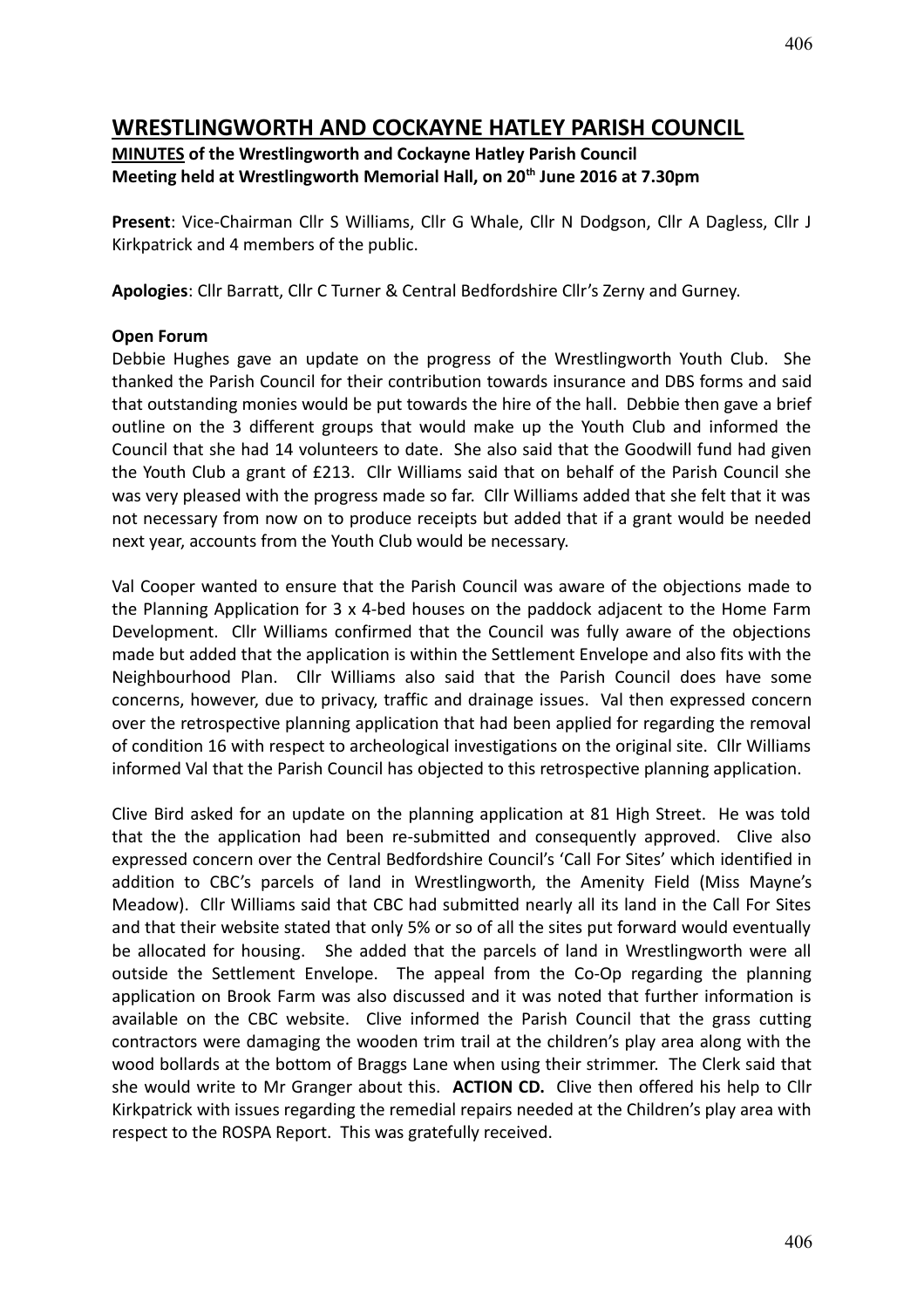None

#### **Minutes of Previous Meeting**

The minutes of the Parish Council meeting held on 16<sup>th</sup> May 2016, having been previously circulated, were taken as read and signed as a true and accurate record.

#### **Matters arising & Chairman's report**

Green Infrastructure Plan – steering group set up (Robin Barratt, Sandra Williams, Jim Hawkins, James Bonfield, Simon Dear and a representative from Cockayne Hatley). The first meeting will be in September 2016.

The request for the removal of the Ash Tree is now with CBC.

The Centenary Fields initiative which aims to protect war memorial fields, parks and green spaces created in memory of those who lost their lives during World War I was considered for Cockayne Hatley but it was concluded that it was not appropriate.

Chairman's Report to Parish Council on 20<sup>th</sup> June

In the last five weeks I have:-

- 1) With Cllr Nigel Dodgson, met with Nick Shaw of CBC Highways to discuss the scope of our RMF application regarding traffic speed control measures. At this meeting it was agreed that the RMF application would cover the High Street and CBC would separately look at installing controls at the crossroads.
- 2) Met with the landlord of the Chequers to discuss the proposal to make the pub a community asset. Waiting to hear back from him and will follow up if no response by end of the month. Took this opportunity to make him aware that we had received a complaint about the degree of music over the May bank holiday beer festival. He indicated that he had complied with the terms of his licence and had only received one other complaint.
- 3) Following concerns raised by a resident, I spoke with two boys regarding their skateboarding into the High Street and highlighted how dangerous this was and asked them to keep to the quieter side roads.
- 4) Reported the broken finger post for Church Lane / St Peters to CBC via new online reporting website.
- 5) Conducted an annual review meeting with our Parish Clerk, Catherine Dear.
- 6) Spoke to one of the joint owners of Home Farm paddock to clarify they still held ownership and to clarify who had submitted the recent planning application.
- 7) With Cllr Geoff Whale, attended the Bedfordshire Police briefing session covering the new structure being implemented for the rural policing solution.
- 8) Explained the circumstances behind the Forestry Commission enquiry regarding the felling of trees without a licence to the resident concerned.
- 9) Contacted Anglian Water on  $15<sup>th</sup>$  June to follow up on the Potton Road leak only to be told that it was resolved on  $3<sup>rd</sup>$  June. I expressed surprise to this as I was sure there was still water running down the road this week. I agreed to check if this the same leak or a new one and will report back to them accordingly.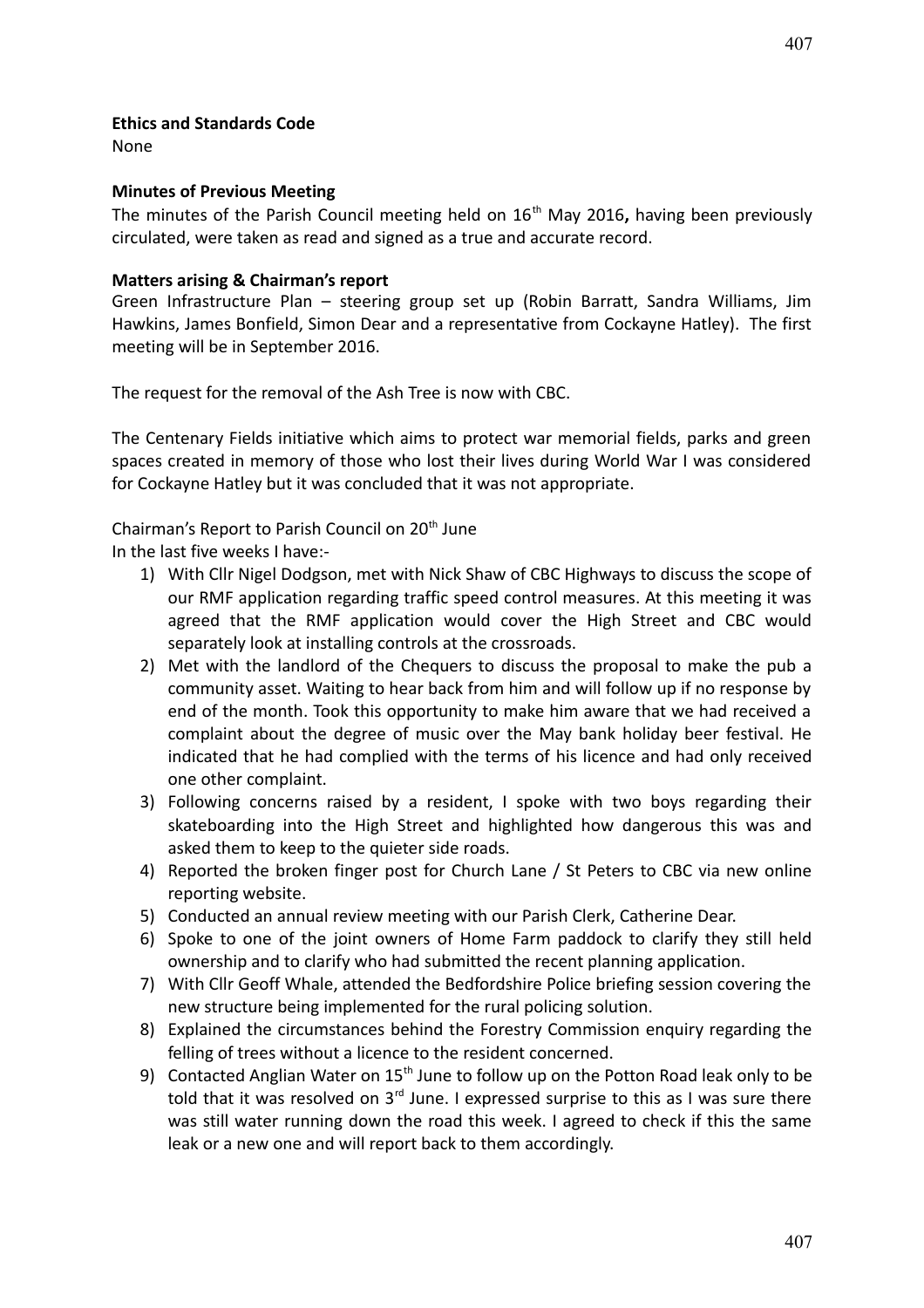10) Responded to a number of direct enquiries in regard to the Home Farm paddock development and, with Cllr Geoff Whale, met with nine close neighbours of the site to listen to their concerns and explain the areas of concern that have already been identified by councillors. Took opportunity to highlight that the proposal was in line with the Neighbourhood Plan.

#### **Portfolios**

Cllr Dodgson gave an update on the Speedwatch Campaign and started by thanking the team (Val Cooper, Colin Dale, Ken Ellis & Peter ??) for volunteering their time and effort in the 10 exercises that had alredy taken place. Information gathered on these exercises had been passed to the Police who had sent letters out to offenders. Cllr Dodgson then discussed the possibility of putting information signs on lamp posts informing drivers of the Speedwatch Campaign. The signs cost around £35 each. It was suggested that a decision regarding the signs should not be made until the Rural Match Funding had been agreed upon. After further discussion it was agreed that locations for signs should be put forward by the Speedwatch Team and brought to the next parish council meeting. Cllr Dagless asked if Cockayne Hatley could be included in this. Cllr Dodgson asked the Council to consider purchasing traffic counters and digital voice recorders to help the volunteer with their work. The Council agreed to this. Cllr Dodgson to let the Clerk have relevant receipts. **ACTION ND**

**Neighbourhood Plan** - Cllr Williams then gave an update on the Neighbourhood Plan Steering Group –

Since the last parish council meeting Rachel Hogger, our planning consultant, has been reviewing documents being prepared for the Neighbourhood Plan.

Rachel attended a meeting of the Steering Group on  $15<sup>th</sup>$  June and her suggestions for strengthening the Pre-Submission Draft of the Plan were discussed and accepted. The Pre-Submission Draft is the document which will go out to formal consultation. We hope that we shall be ready to carry out that consultation in the early autumn. A Character Assessment of the parish has also been undertaken by the Steering Group. Rachel has commented on this. She has suggested that this too should be included in the consultation to enable residents to give us feedback.

It was agreed that drop-in events would be held in both Wrestlingworth & Cockayne Hatley during the statutory consultation period.

Concerns were expressed that the Plan was being developed by a very small number of people. It was felt that input from the wider membership of the parish council was imperative. It was therefore agreed that the following documents would be circulated to all councillors asking for their comments:

- $\triangleright$  Second draft of the Pre-Submission Draft Neighbourhood Plan
- $\triangleright$  Character Assessment
- Local Greenspace Report
- $\triangleright$  Settlement Envelope Review.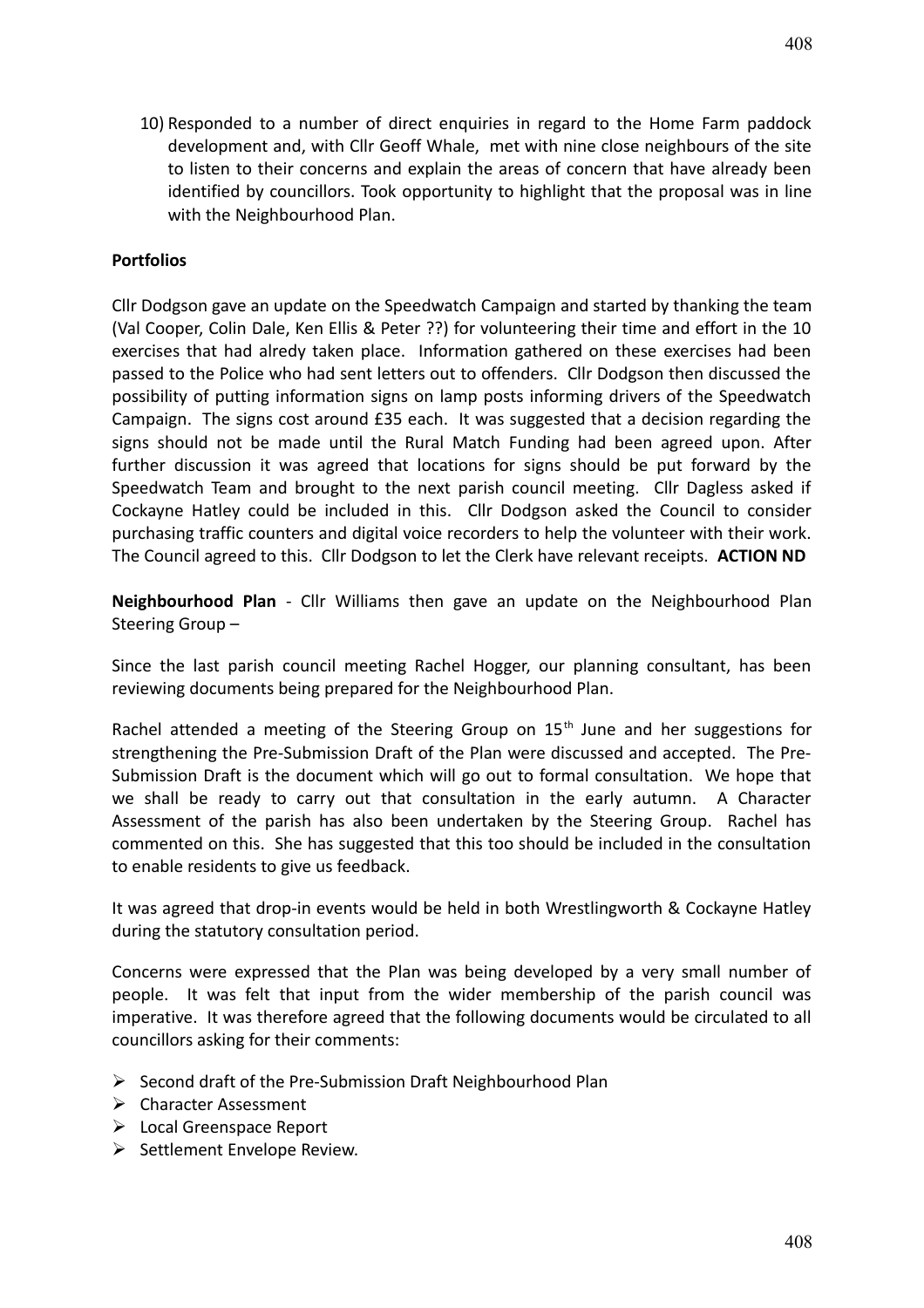These have now been emailed to councillors asking for feedback before the next Steering Group meeting on  $6<sup>th</sup>$  July.

Work still to be undertaken by Rachel Hogger:

- $\triangleright$  Look at whether the links between the GI Plan and the environmental policies of the Neighbourhood Plan should be strengthened
- $\triangleright$  Review all documents as a whole and tighten up the links where possible to remove duplication
- $\triangleright$  Prepare the Basic Conditions Statement (this is a technical document which sets out the Neighbourhood Plan's conformity with the National Planning Policy Framework, local strategic policy, EU legislation, and sustainable development.)

Cllr Williams informed the Council that documents on the Neighbourhood Plan were going to be sent to each Councillor for their comments. She stressed that this is particularly important as there are very few people involved in the work of the Neighbourhood Plan and that it is vital that Councillors make an input. Cllr Williams asked for comments by  $3^{rd}$  July. **ACTION RB, AD, GW, CT, JK & ND.**

Andrew informed the Council that he and the Cockayne Hatley focus Group had met with Matthew Stafford, from The Co-Op, to discuss the Co-Op's future plans for the 3 areas in Cockayne Hatley. The Co-Op are tasked with turning the land-bank to value but said that they would listen to sensible proposals measured against economic value of the land in question. The areas could be considered for Community Green Space allocation. The next meeting with the Focus Group will take place on 22<sup>nd</sup> June

Cllr Kirkpatrick discussed the ROSPA report in regards to remedial works needed at the Children's play area. He said that a group of volunteers would be happy to assist with the repairs to equipment over the summer. The Council approved minor funding of items needed to carry out the work. **ACTION JK**

#### **CBC Transport Strategy Consultation**

Cllr Dodgson has prepared a draft a reply to CBC regarding this proposed change in transport strategy, including the issue that Cockayne Hatley currently has no bus service at all. This reply was discussed and it was agreed that it should now be sent and to include Cllr Dagless's comments. **ACTION ND**

#### **Rural Match Funding**

Cllr Dodgson informed the Council that Nick Shaw (Principle Highways Officer, CBC) has proposed that he takes forward a scheme that will look into the issue of excessive speed of traffic on the High Street between Potton Road and where the 30mph speed limit ends on the southern part of the High Street. This will involve design and feasibility work being undertaken and will provide us with an estimate of how much this would cost to implement. Additionally, he will look separately to progress the matter of safety issues at the Tadlow crossroads (B1042). The feasibility study has now been completed.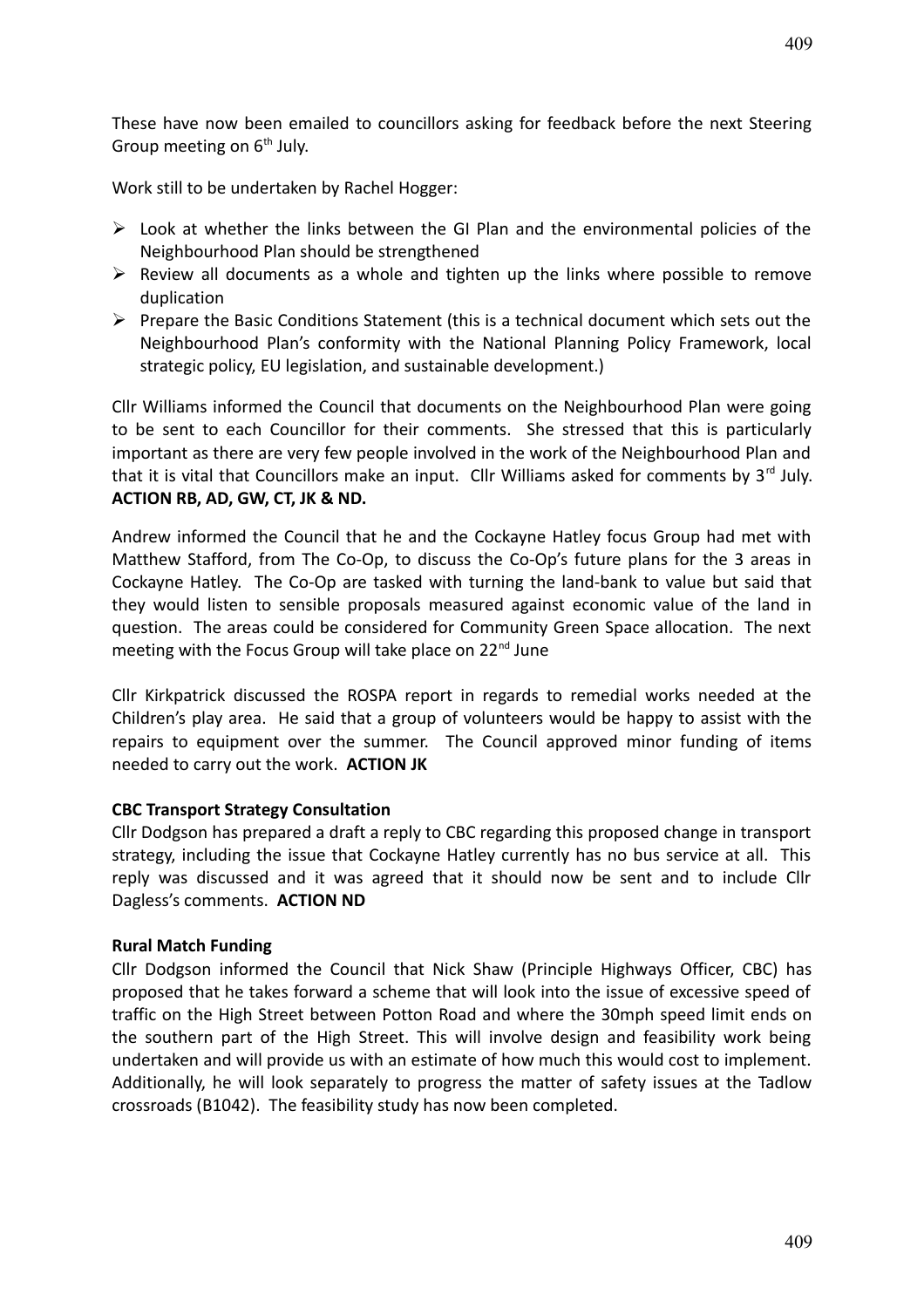#### **Assets of Community Value – The Chequers Public House**

Cllr Barratt had met with the landlord of the Chequers to discuss with him the parish council's proposal to apply for the pub to be listed as an Asset of Community Value. Cllr Barratt was waiting to hear back from him. It was agreed that the application would go forward to CBC once Cllr Barratt had heard back from the Landlord. **ACTION SW & RB**

#### **Clerk's salary**

Cllr Williams advised members that a job evaluation and salary review were undertaken in December 2014 and it was agreed at the PC meeting in January 2015 that the Clerk should be paid on Local Authority Scale 1 in the range of scp23 – scp25, backdated to April 2014. However, the subsequent annual salary uplifts in April 2015 and April 2016 were not implemented, due to an oversight.

Cllr Williams proposed that the Clerk's hourly rate of pay should be increased retrospectively to scp24 for the year beginning April 2015 and scp25 for the year beginning April 2016 and a back pay adjustment of £256.11 should be made to correct matters.

She also proposed that the clerk should monitor the pay scales and rates of pay issued annually by NALC and report any changes to the council so that they can be implemented. Seconded by Cllr Fitzpatrick and agreed. **ACTION CD**

#### **Clerk's report**

- Forwarded relevant emails to Parish Councillors and updated noticeboards
- Completed minutes, agenda, budget and financial statement for June's meeting
- Reconcilled bank statement with cheques written and transferred £3K to cover today's cheques
- Forwarded planning applications to Planning Committee
- $\bullet$  Attended Neighbourhood Planning meeting 15<sup>th</sup> June
- Chased new street light maintenance issue
- Subscribed to new accounts software package, SAGE, and transferred transactions from Lloyds Bank. The new system will be implemented when traning is completed.
- Review meeting with Robin Barratt
- Emailed details of queries to external auditor regarding end of year statement

#### **Planning**

#### **See appendix B**

Cllr Whale talked through the status of the various planning applications and added that they are currently on the Parish website along with links where comments can be made. The lack of soakaways installed at the Home Farm Development and the addition of a spur road to be taken up with Building Control Dept. **ACTION GW**

#### **Finance**

See appendix A – Councillors approved the payment of invoices and Cllr Dagless signed the cheques. The Bank Reconcilliations were reviewed by the Councillors. The follow-on grant for repairs at St John's Church, Cockayne Hatley was included which was agreed on last year. An application for a grant for the Village Link Magazine of £150 was approved. It was suggested that better communication between the Village Link Committee and the Parish Council would be advantageous.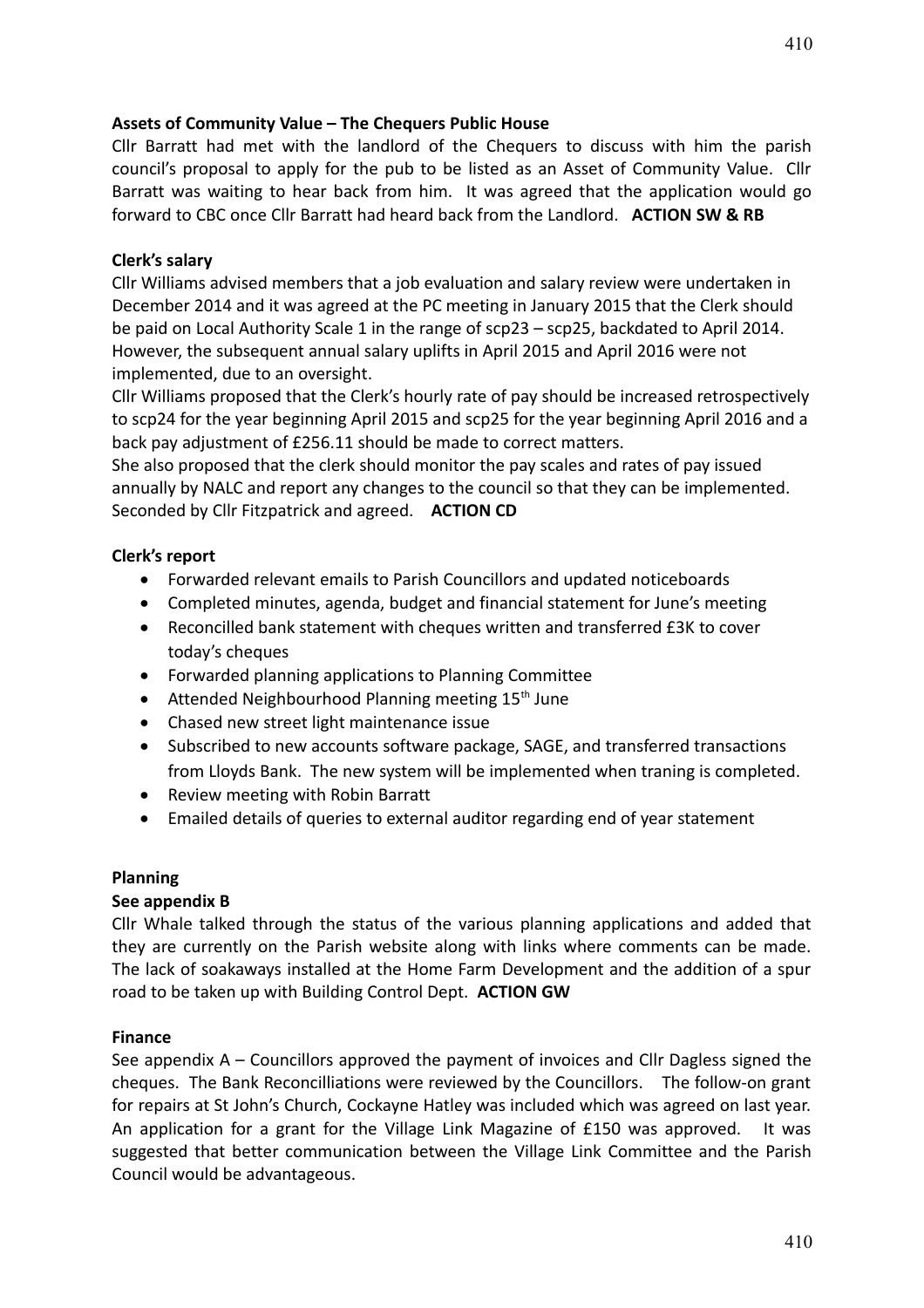#### **Equality Issues**

No issues to report

#### **Correspondence**

A grant request from the Marais Ensemble was read out and considered. It was decided that a letter would be written asking whether they are seeking a grant on behalf of the Marais Ensemble or the Potton Music Festival. It was suggested that they be asked, also, to provide details of their finances and also to consider tickets to be made available to the youngsters of the parish. The cheque drawn for this would be held back awaiting a response. Cllr Daglass agreed to draft a letter for the Clerk to send. **ACTION AD & CD**

Footpath from Wrestlingworth to Cockayne Hatley – Letter read out from CBC regarding the application to modify the Definitive Map and Statement for Central Bedfordshire. This application has been ranked No.12 and is unlikely to be processed until after 2018. Council agreed to pass this on to the Walking and Wildlife Group. **ACTION RB**

#### **Any Other Business**

Cllr Kirkpatrick informed the Council that the Forestry Commission were taking no action over the removal of a large quantity of trees in the area backing on to Chapel Close, Braggs Lane and Church Lane. They did add that in future a licence would be asked for and that the owners of the land have been informed. Liz Whitlock said that she would forward a copy of the guidelines to the Council for reference to have the knowledge-base for future tree-felling activities.

**Date of Next Meeting** – 15<sup>th</sup> August at St John's Church, Cockayne Hatley

There being no further business, the meeting closed at 8.50pm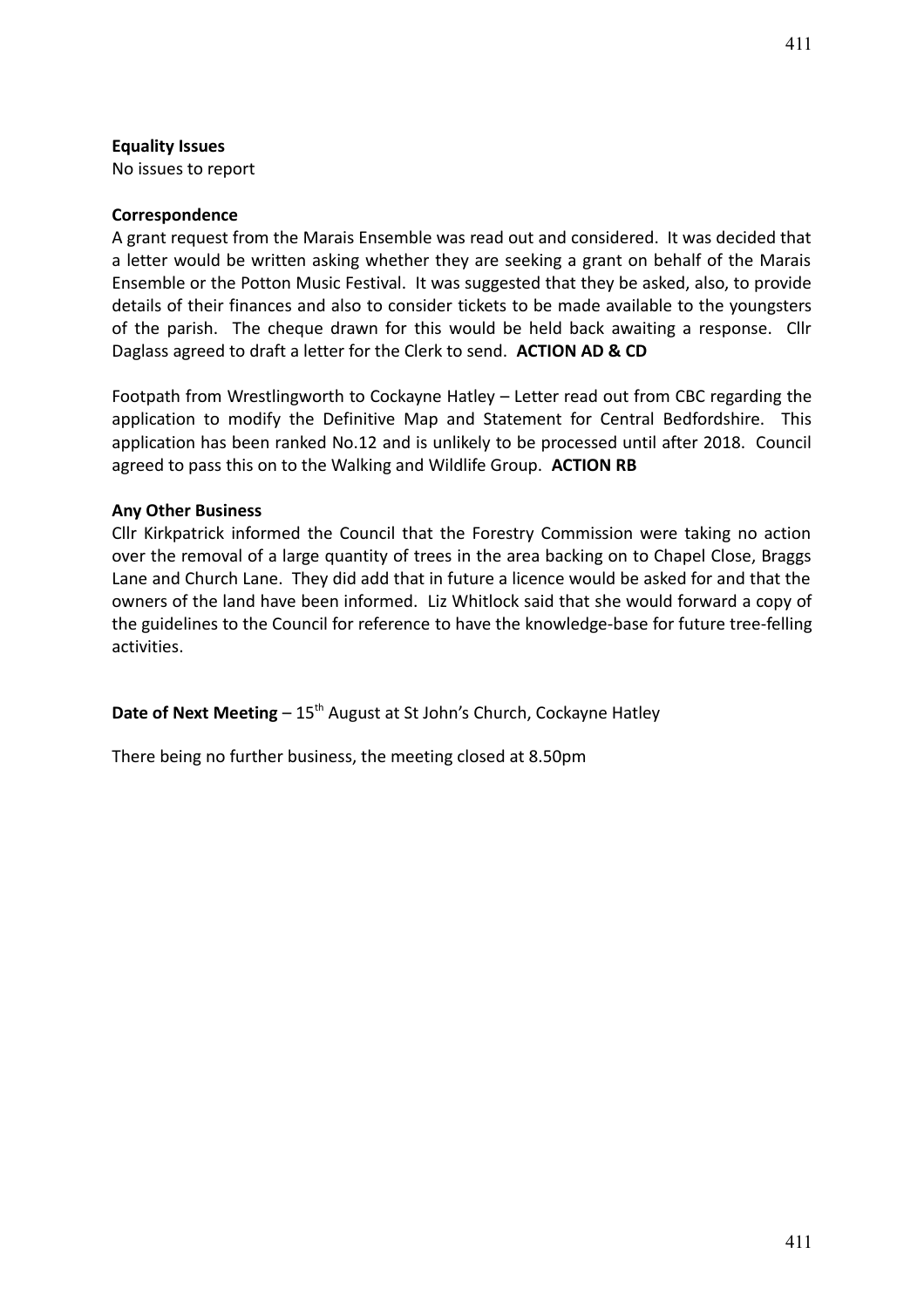# **Appendix A**

# **Financial Report – June 2016**

The following accounts are to be paid and I need to request the council's endorsement.

| June       | E-on Electricity supply D/Debit                                                                                                                 |       | 117.12                  |
|------------|-------------------------------------------------------------------------------------------------------------------------------------------------|-------|-------------------------|
| June       | Clerk's Salary D/Debit                                                                                                                          |       | 352.17                  |
| May & June | D J Granger - Grass cutting Contractors                                                                                                         |       | 1,258.2<br>$\mathbf{0}$ |
| May        | Apex Tree surgeons - Ash tree                                                                                                                   |       | 156.00                  |
| June       | Clerk's expenses                                                                                                                                |       | 16.59                   |
| May        | Alan Walden - internal auditor's fees                                                                                                           |       | 100.00                  |
| May        | Wrestlingworth Memorial Hall - Hall hire                                                                                                        |       | 14.00                   |
| June       | C Dear - Salary Neighbourhood Plan Minute taking<br>15 <sup>th</sup> June 2016 (3 hours @ £11.66) & rate increase<br>since April 2015 (£256.11) |       | 291.09                  |
| May        | ROSPA - annual inspection fee                                                                                                                   |       | 126.00                  |
| June       | Contribution from Mr and Mrs Pinnington for Ash<br>tree removal                                                                                 | 65.00 |                         |
| June       | Robin Barratt - printing expenses                                                                                                               |       | 10.00                   |
| June       | St John's Church - Grant                                                                                                                        |       | 1,000.0<br>0            |
| June       | Village Link - grant                                                                                                                            |       | 150.00                  |
| June       | Zurich Insurance                                                                                                                                |       | 747.47                  |
| June       | <b>Marais Ensemble</b>                                                                                                                          |       | 100.00                  |